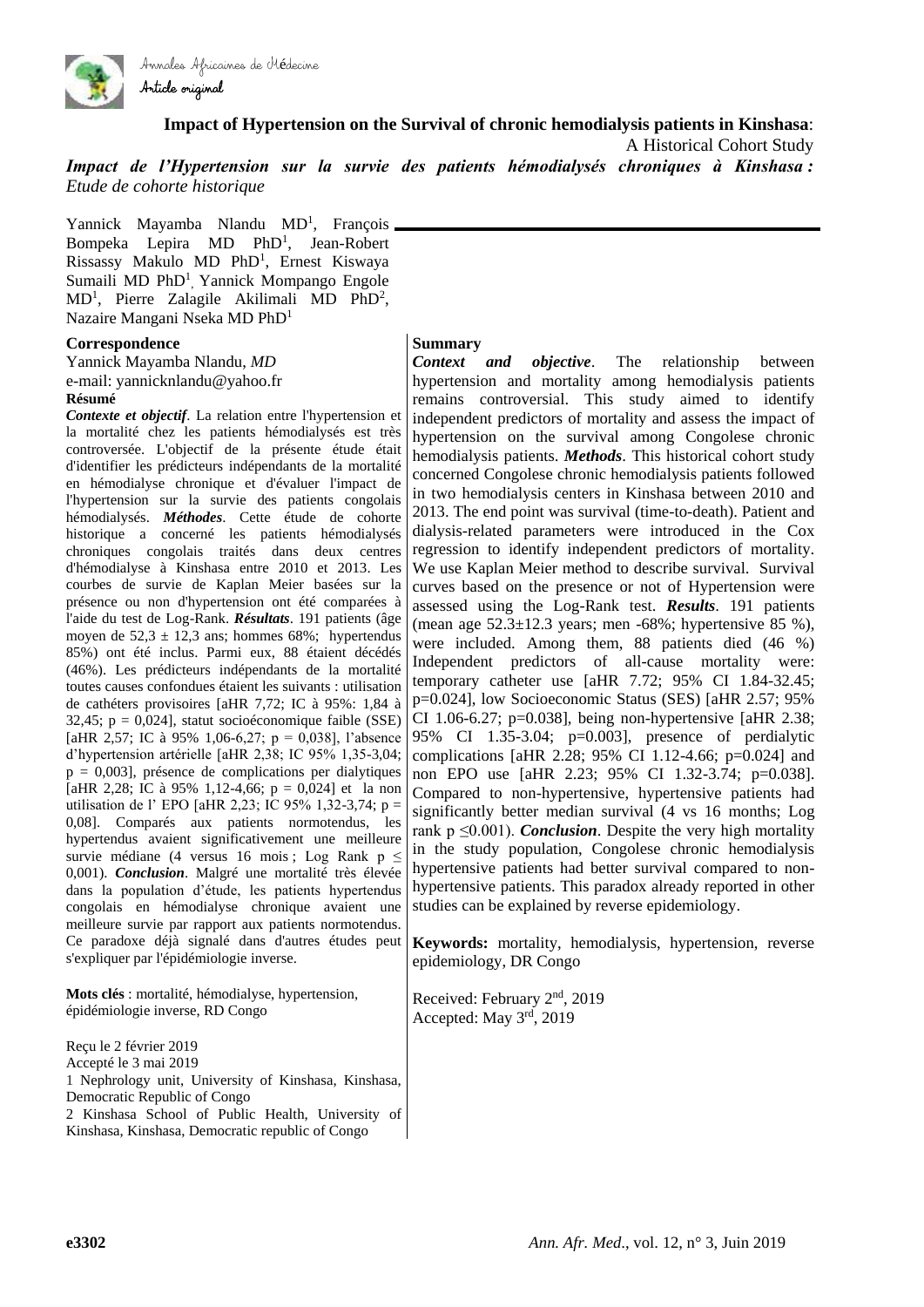### **Introduction**

Hypertension known associated with an increased risk of cardiovascular events and death in the general population, is a common complication among patients on hemodialysis (HD) (1). Although the high rate of cardiovascular events and mortality among patients on dialysis is widely recognized, the potential relationship between hypertension and mortality in this specific group is still debated (2).While some large longitudinal cohort studies have shown a positive relationship between hypertension and mortality, several reports indicated that, in contrast to the general population, low blood pressure and not hypertension appears to be more strongly related to poor outcome in dialysis (2-4). These paradoxical observations have been termed as "reverse epidemiology" of traditional risk factors (2-4). The exact mechanisms underlying this counterintuitive phenomenon remain still not clearly elucidated. However, potential factors evoked to explain this phenomenon include differences in the neurohormonal status in obese and hypertensive individuals, an interaction between endotoxin and lipoproteins, reverse causation, survival bias and the presence of competitive risk factors such as malnutrition as well as the modifying effect of chronic inflammation on traditional risk factors for atherosclerotic cardiovascular disease (3). With reference to geographical and racial differences in the distribution and burden of cardiovascular risk factors (5), it seems rationale for each setting offering maintenance HD to evaluate the relationship between hypertension and mortality to inform policy makers and care providers.

Sub-Saharan African (SSA) countries including the Democratic Republic of the Congo (DRC) experienced an ongoing negative impact on health status of non-communicable diseases such as hypertension and chronic kidney disease (CKD) (6). Indeed, M'buyamba-Kabangu *et al.* reported in a hospital-based cohort study that mortality increased with higher systolic blood pressure (SBP) and having renal dysfunction emerged as one of major predictors of death (6). Hypertension is common among Congolese dialysis patients with almost 90% of them having high BP at the initiation of dialysis (7). However, the relationship between hypertension and mortality in HD patients has not yet been assessed. Therefore, the present study aimed to identify independent predictors and assess the impact of hypertension on mortality among Congolese chronic hemodialysis patients.

### **Methods**

### *Design, period and setting*

We performed a historical cohort study enrolling all patients aged  $\geq$ 18 years old who received maintenance HD therapy for at least 3 months between 2010 and 2013 in two hemodialysis centers of Kinshasa (Ngaliema Medical center and General hospital of Kinshasa).

### *Outcome, parameters of interests*

The endpoint was survival (time-to-death). Patients survived at the end of the study (December  $31<sup>st</sup>$ , 2013), loss of the follow up or shifted to peritoneal dialysis or transplanted were censored. Baseline data (at the start of HD) included demographic parameters (age, gender), clinical characteristics (history of hypertension and/or diabetes, residual diuresis , primary cause of end stage renal disease (ESRD), lifestyle habits (tobacco, alcohol), comorbidities, use of antihypertensive medications, height, weight, Blood Pressure (BP), biochemical parameters (hemoglobin, serum albumin, serum calcium, serum phosphorus, total cholesterol, serum Creactive protein (CRP),dialysis parameters (vascular access, KT/V) and perdialytics complications (Intradialytic hypotension or hypertension).

### *Operational definitions*

Hypertension was recorded if the patient was taking any antihypertensive drug or had two separate BP measurements  $\geq 140/90$  mmHg (8). Intradialytic hypotension was defined as a sudden drop of SBP below 90 mmHg or of at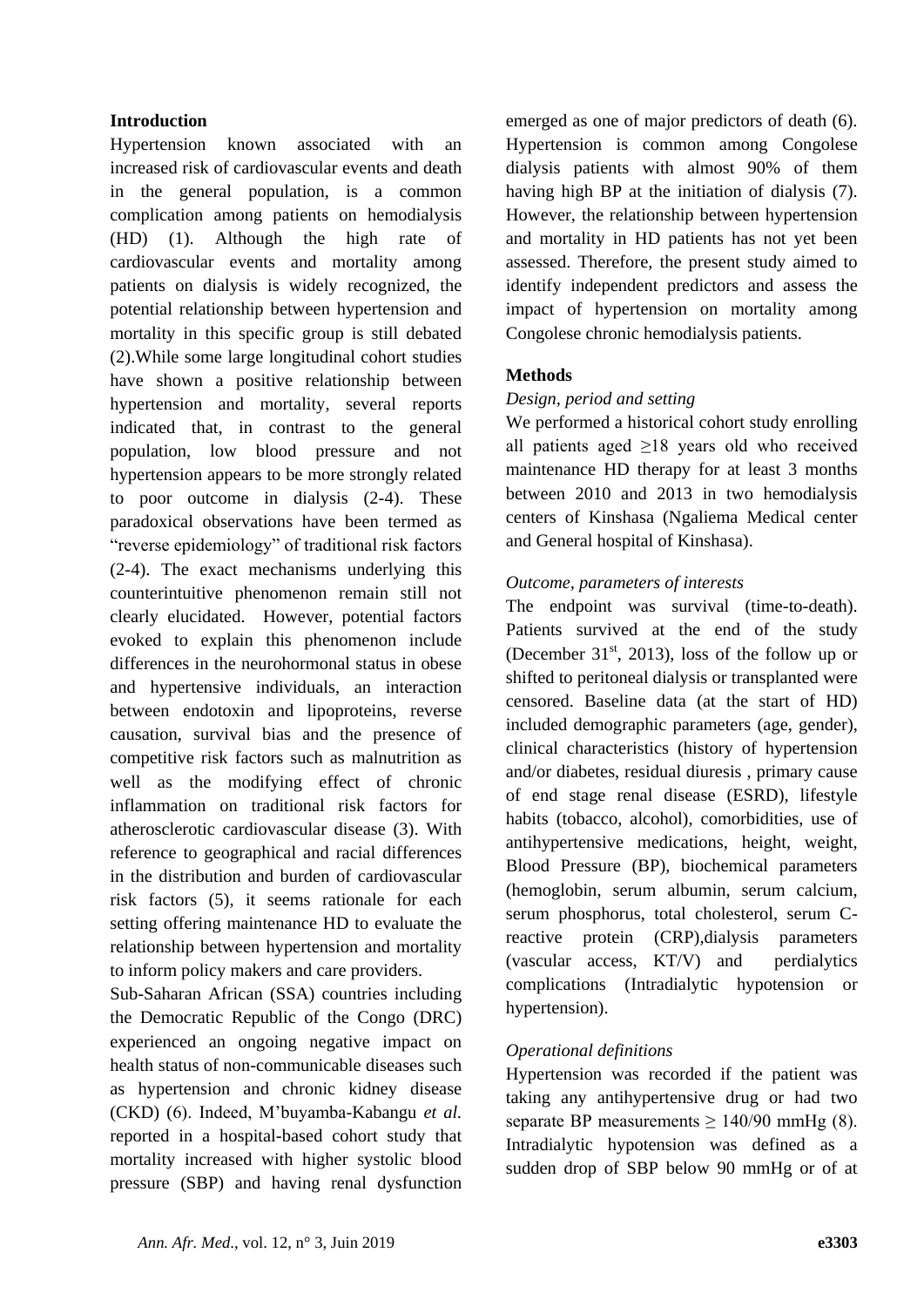least 20 mmHg with accompanying clinical symptoms (9). Intradialytic hypertension was defined as BP increase during or immediately after HD, resulting in post-HD BP  $> 130/80$ mmHg (9). Patients were considered to have frequent dialysis hypotension or hypertension in  $\geq$  20% of dialysis sessions. The diabetes diagnosis at the initiation of dialysis was based on diagnostic criteria from the American Diabetes Association as a presence of a fasting plasma glucose level of  $> 126$  mg/dl or usage of antidiabetic drugs (10). Overweight and obesity were defined as a BMI  $\geq 25$  kg/ m<sup>2</sup> and  $\geq 30$  $kg/m<sup>2</sup>$ , respectively (11). Inflammation was defined as a CRP level  $> 3$  mg/l (12). KT/V was measured by an Online Clearance Monitor (OCM) (Fresenius Healthcare Ltd). Electrocardiographic left ventricular hypertrophy (LVH) was defined as the Sokolow-Lyon voltage index  $(SV1 + RV5)$  or V6 wave)  $>35$  mm (13) and congestive heart failure (CHF) by the presence of classical clinical signs (14).

# *Statistical analysis*

Patients were divided into 2 groups according to survival status: deceased and survivors. All data were expressed as mean ± SD, median (interquartile range) or number (percentage), as appropriate. Statistical analyses were performed using SPSS version 21 for Windows (SPSS Inc, Chicago, IL) and Stata version 13. The Kaplan-Meier curves were built for survival analyses. Survival curves based on the presence or not of Hypertension were assessed using the Log-Rank test and the Chi-square test as appropriate. Survival was defined as the time period between the beginning of HD and the death or the end of the study. Risk factors for mortality were assessed using multiple Cox regression analysis. The significance level of P value was set at 0.05 or less on two-sided tests.

# *Ethics approval*

The study protocol was approved by the Ethics Committee of Public Health's School at the University of Kinshasa (acceptance number ESP/CE/019/2016).

# **Results**

Table 1 show baseline characteristics of chronic hemodialysis patients as a whole and according to survival status. One hundred ninety one patients (Mean age  $52.3 \pm 12.3$  years, 68% men) were included in the present study at baseline.

Data are expressed as mean  $\pm$  standard, absolute (n) and relative frequency (in percent) Abbreviations: HD: hemodialysis, RUV: residual urine volume, BMI: body mass index, HIVAN: Human Immunodeficiency Virusassociated nephropathy, ACE: angiotensin converting enzyme, ARB: angiotensin receptor blocker, CAA: central acting agents, SBP: systolic blood pressure, DBP: diastolic blood pressure, MAP: mean arterial pressure, PP: pulse pressure, ECG-LVH, electrocardiographic-left ventricular hypertrophy, CHF: congestive heart failure, AIDS: acquired immunodeficiency syndrome, CRP: C-reactive protein, Hb: hemoglobin, Ht: hematocrit.

Compared to survivors, deceased group had a significantly higher proportion of patients with comorbidities (57.6% vs 44.3%, p=0.046), congestive heart failure (CHF) (41.2 % vs  $31.1\%$ ,  $p=0.09$ ), a non-hypertensive status  $(21.1\% \text{ vs } 9.4\%, \text{ p=0.019}).$  They had in average significantly elevated Charlson Index (4.6±1.3 vs  $3.4\pm2.0$ ,  $p=0.004$ ), and significantly lower levels of hemoglobin  $(7.4 \pm 1.8 \text{ vs } 8.7 \pm 1.9)$ ,  $p<0.000$  and serum albumin  $(35.2\pm8.6 \text{ vs }$  $39.6\pm7.3$ , p=0.002). Deceased group had also a significantly higher proportion of patients with reduced residual dieresis volume (51.8% vs6.6%, p<0.001), inflammation (100% vs 72.9%, p=0.015), malnutrition (64.4% vs 32.4%, p<0.001). With reference to HD parameters (Table 2), deceased patients had a significantly higher proportion of intradialytic hypotension (44.7% vs 26.4%, p=0.006), intradialytic hypertension  $(75.3\% \text{ vs } 46.2\% \text{, } p<0.001)$ , and catheter vascular access (97.6% vs 78.3%, p<0.001) than survivors.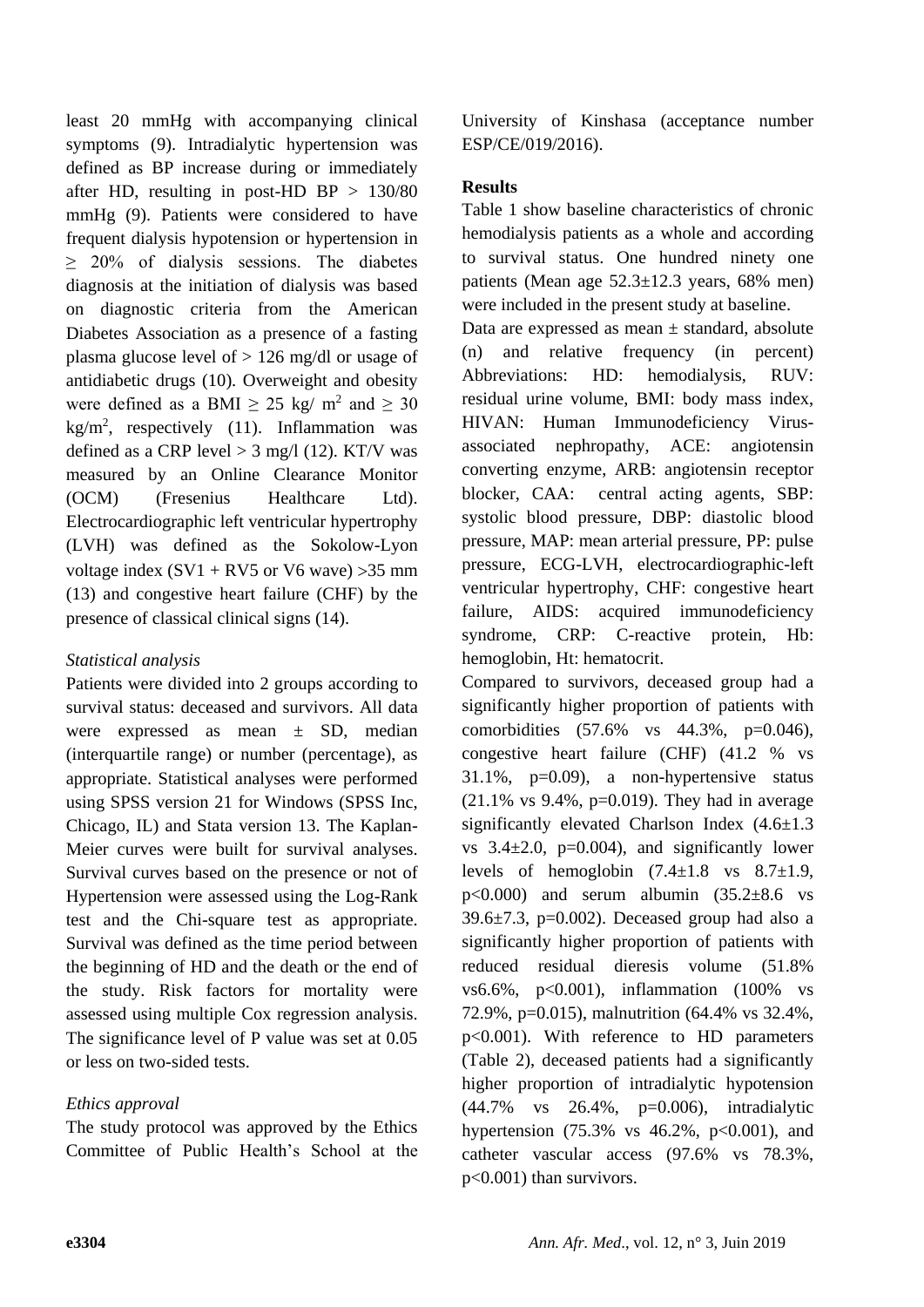When patients were stratified by hypertension status (Table 3), hypertensive ones had a significantly higher proportion of LVH (45.7% vs 34.6%, p=0.022) and a lower proportion of subjects with history of cancer (3.7% vs 21.4%, p=0.003). They also had in average a significantly longer HD duration  $(9.2 \pm 2.7 \text{ vs }$ 4.8 $\pm$ 1.1, p=0,013) and lower level of hemoglobin  $(7.1 \pm 1.5 \text{ vs } 8.3 \pm 2.0, \text{ p=0.001}).$ 

During the follow-up period (1692.3 patientsmonths), 88 patients (46%) died representing a mortality rate of 5.02 deaths per 100-months; five patients were lost to follow-up (2.6%). Kaplan Meir survival curve of the study population is illustrated in figure 1.



**Figure 1**. Survival Curve of chronic hemodialysis Patients study population

The median survival time of the entire group was 12.9 months. The cumulative survival rate of HD patients in this cohort study was 91.1% at 2 months, 69.1% at 6 months, 57.6% at one year, 53.4% at two years and 52.8% at four years. At the end of follow-up, 18 (64.3%) of the nonhypertensive patients had died representing a mortality of 10.02 deaths per 100-months. The Kaplan Meir survival curves for hypertensive and non-hypertensive status are shown in Fig 2. Compared to non-hypertensive, hypertensive had significantly better median survival (4.4 versus 16, Log rank  $p \le 0.001$ ).



**Figure 2**. Survival Curves of chronic hemodialysis patients according to hypertension status

In multivariate Cox regression analysis (Table 4), being non-hypertensive (aHR 2.38; 95% CI 1.35-4.20;  $p=0.003$ ), low socioeconomic status (aHR 2,57; 95%CI 1.06-6.27; p=0.038), catheter vascular access (aHR7.72; 95% CI 1.84-32.45; p=0.005), perdialytic complications (aHR 2.28; 95% CI 1.12-4.66; p = 0.024) and lack of erythropoietin use (aHR 2.23; 95% CI 1.32-3.74; p=0.003) emerged as independent predictors of all-cause mortality. The likelihood of dying was two-fold higher in non-hypertensive HD patients compared to hypertensive ones.

### **Discussion**

The results of this study indicate that mortality was significantly higher in the non-hypertensive group than in the hypertensive group among dialysis patient. The main independent predictors of mortality in the study population were low socioeconomic status (SES), non-hypertensive status, lack of erythropoietin (EPO) treatment, catheter use as access vascular, and perdialytic complications.

In this cohort of 191 patients, the overall mortality was 46% and the mortality rate was 5.02 patients per 100 patients-months. These results, similar to death rate reported in previous studies in SSA (15-17), were significantly higher than those reported in developed countries (18- 21). This very high HD mortality in our cohort is, in general, related to late referral and precarious management of patients in end stage renal disease (ESRD). Patient's differences in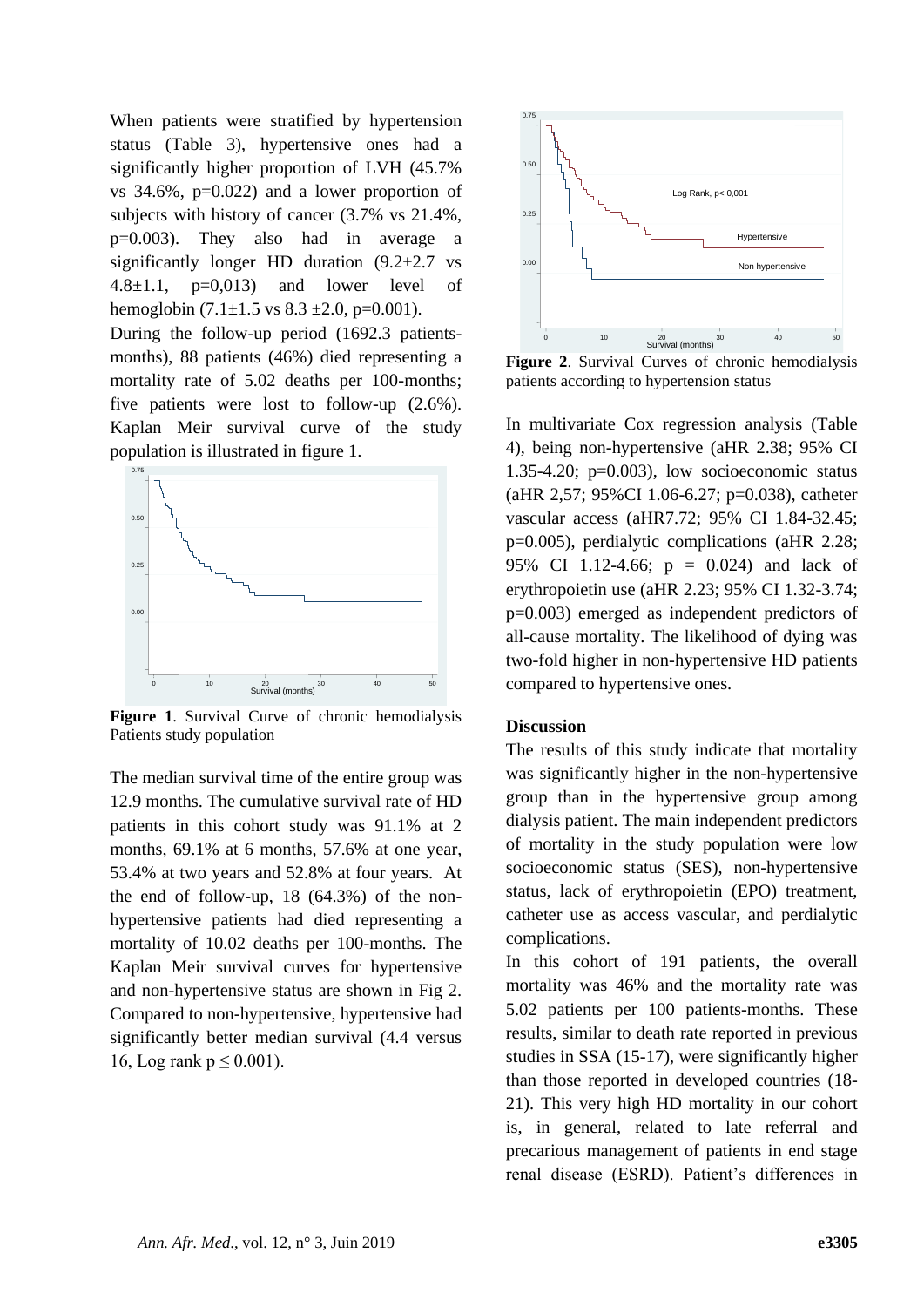baseline, clinical characteristics, dialysis treatment and financial constraints may explain the discrepancy in mortality on dialysis.

Patients' survival decreased over time despite being switched to chronic HD. The median survival was 12.9 months. The probability of survival of patients admitted to HD at initiation of treatment was 91.1%, 69.1%, 57.6%, 53.4% and 52.8% at two months, six months, one year, two years and four years, respectively.

Beyond the impact of dialysis performance on mortality, this observation raises the question of the effectiveness of conventional dialysis techniques usually recommended by guidelines (22). Indeed, HD remains the most widely used renal replacement therapy (RRT) modality used in the treatment of ESRD in the world (22). In spite of technological advances in HD, the mortality of patients under conventional HD remains alarmingly high. This high mortality implies that HD techniques in their current format are sub-optimal and do not significantly improve patients clinical outcome; hence, the necessity to identify other more efficient unconventional techniques. In this respect, the HD with short diurnal and long nocturnal sessions is becoming popular, with the assumption that it will better approach renal physiology and improve the outcome of patients on HD (23).

This study showed that patients with Hypertension status had better survival in HD. This finding is coherent with other studies stating that, in contrast to the general population where hypertension is associated with high mortality, elevation of blood pressure does not appear to confer the same risk (3-4). This paradoxical relationship is referred to as reverse epidemiology. Many factors that may explain the reverse epidemiology of hypertension in the hemodialysis population have been identified. This reverse association could be due to BP measurements setting and technique used for the diagnosis of hypertension, severity of comorbid conditions (congestive heart failure, autonomic neuropathy, malignancies, hypoalbuminemia associated with malnutrition-inflammation complex syndrome…) with opposing effect on blood pressure (BP), time discrepancies among competitive risk factors (reverse epidemiology of hypertension disappeared with prolonged follow up) and methods of data analysis, with peridialytic BP (predialytic or postdialytic BP), intradialytic or interdialytic BP (home BP, ambulatory BP monitoring) (24-36). Clinical characteristics of non-hypertensive patients in our cohort may, in part, explain this paradoxical relationship. In our study, non-hypertensive patients had a lower HD duration compared to hypertensive ones; in addition, malignancy status was significantly associated with nonhypertensive status. Hypertensive status was assessed using conventional BP measurements (predialytic BP). Non-hypertensive patients and those who deceased had in average a higher creatinine serum. This finding may suggest the severity of uremic syndrome at start of HD and possible role of autonomic neuropathy.

Low SES was a factor with an adverse impact on mortality. This statement illustrates the lack of health policy and community care observed in several underdeveloped countries (37). Very few countries in Sub-Saharan Africa take care of patients with ESRD almost free of charge (37).

The lack of EPO treatment conferred in the present study a significantly higher risk of mortality. This result is in agreement with the literature that reported non-response to EPO treatment as a predictor of mortality (38).

Indeed, the use of EPO reduces the cardiovascular risk and death (38). Directly, a neuro and cardio-protective effect of EPO against ischemia-induced stroke or myocardial infarction is already mentioned in the literature (39-40). Indeed, it has been reported that the expression of EPO receptors is not limited solely to the erythrocytes medullary precursors; it has also been detected in non-erythrocyte cells such as neurons, vascular endothelial cells and cardiomyocytes, where the binding of EPO positively influences endothelial function by having an anti-oxidant, anti-inflammatory, anti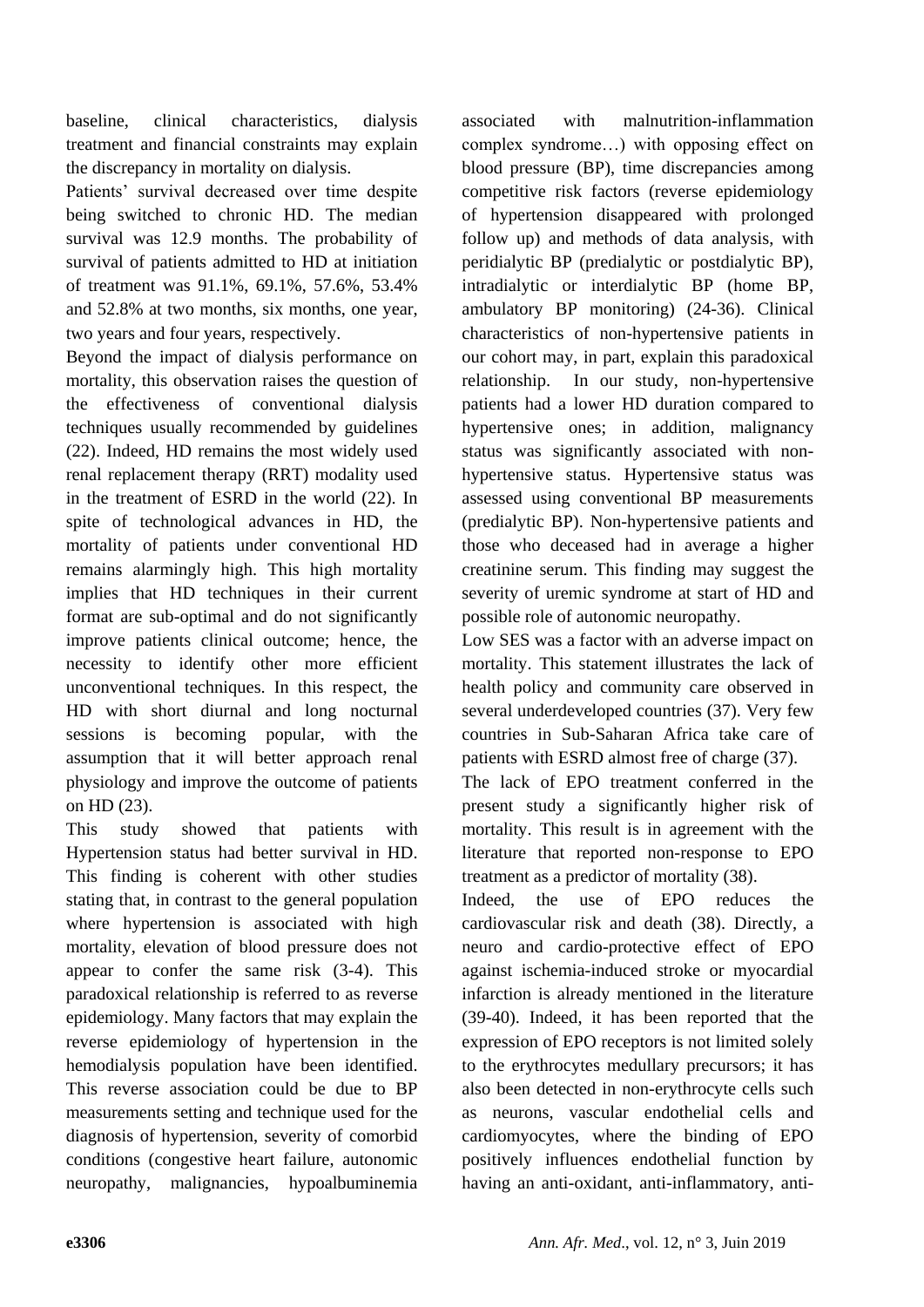inflammatory action (39, 40). Indirectly, the correction of severe anemia using EPO has a beneficial effect on the reduction of left ventricular mass and therefore on the reduction of the incidence of cardiovascular events (39- 40). Therefore, treatment with EPO should normally contribute to the reduction in cardiovascular risk and death observed in the pre-dialysis and dialysis (39-40).

In the present study, catheter use emerged as a predictor of mortality. Banerjee *et al.* reported similar results, showing a correlation between catheter use and the high level of inflammation markers (41). Indeed, the use of the catheter is associated with a chronic inflammatory state through endothelial trauma and infection (41). This chronic inflammation, as mentioned above, is responsible for the atherosclerosis process, which, in dialysis, is responsible for a high incidence of cardio-vascular events and deaths (42). It would also be lead to resistance to EPO, already described as a predictor of mortality in dialysis (43). In addition, the use of the catheter may explain a lower delivery of the dialysis dose, exposing the patient to uremic toxins (43). The presence of perdialytic complications (arterial hypertension, hypotension) also presents a higher risk of mortality. The relationship between blood pressure and survival in HD remains controversial (44). Several studies have suggested poor control of hypertension, while more recent studies have shown that low BP before dialysis is associated with excess mortality  $(44)$ .

### **Strengths and limitations**

Our study has some limitations that must be acknowledged. First, our results cannot be generalized to all hemodialysis patients since it is limited to two HD centers. The majority of patients with ESRD whose social level economic is rather low and does not even have the ability to attend Nephrology center. Second, the retrospective character of our study has not allowed to obtain all data related to the parameters of interest. Third, the small sample

size does not give enough power to statistical tests to identify potential associations between variables of interest. Fourth, our study has only a four-year follow–up, which may be insufficient to reveal hypertension as a risk factor for cardiovascular disease. Nevertheless, this study has the advantage of being the first one in the country to determine the impact of hypertension on the survival in HD.

## **Conclusion**

Mortality rate is higher in Congolese patients receiving hemodialysis with non-hypertensive patients having the highest risk suggesting the reverse epidemiology of BP in chronic hemodialysis.

## **List of abbreviations**

ACE: angiotensin converting enzyme, AIDS: acquired immunodeficiency syndrome, ARB: angiotensin receptor blocker, BMI: body mass index, CAA: central acting agents, CHF: congestive heart failure, CKD: chronic kidney disease, CRP: C-reactive protein, DBP: diastolic blood pressure, ECG-LVH: electrocardiographic -left ventricular hypertrophy, Hb: hemoglobin, HD: hemodialysis, HIVAN: Human Immunodeficiency Virus-associated nephropathy, Ht: hematocrit, MAP: mean arterial pressure, PP: pulse pressure, RRT: renal replacement therapy, RUV: residual urine volume, SBP: systolic blood pressure, SSA: sub Saharan African.

### **Conflict of interest statement**

The authors declare that they do not have any financial interest or non-financial interest with the information contained in this paper.

### **Funding statement**

This work received no financial assistance from any funding agency in the public, commercial, or non-profit sectors.

### **Authors'contributions**

YNM, FLB, JRM designed the study, acquired, analyzed and interpreted data, drafted and revised manuscript. YEM, PAZ, AN, ESK and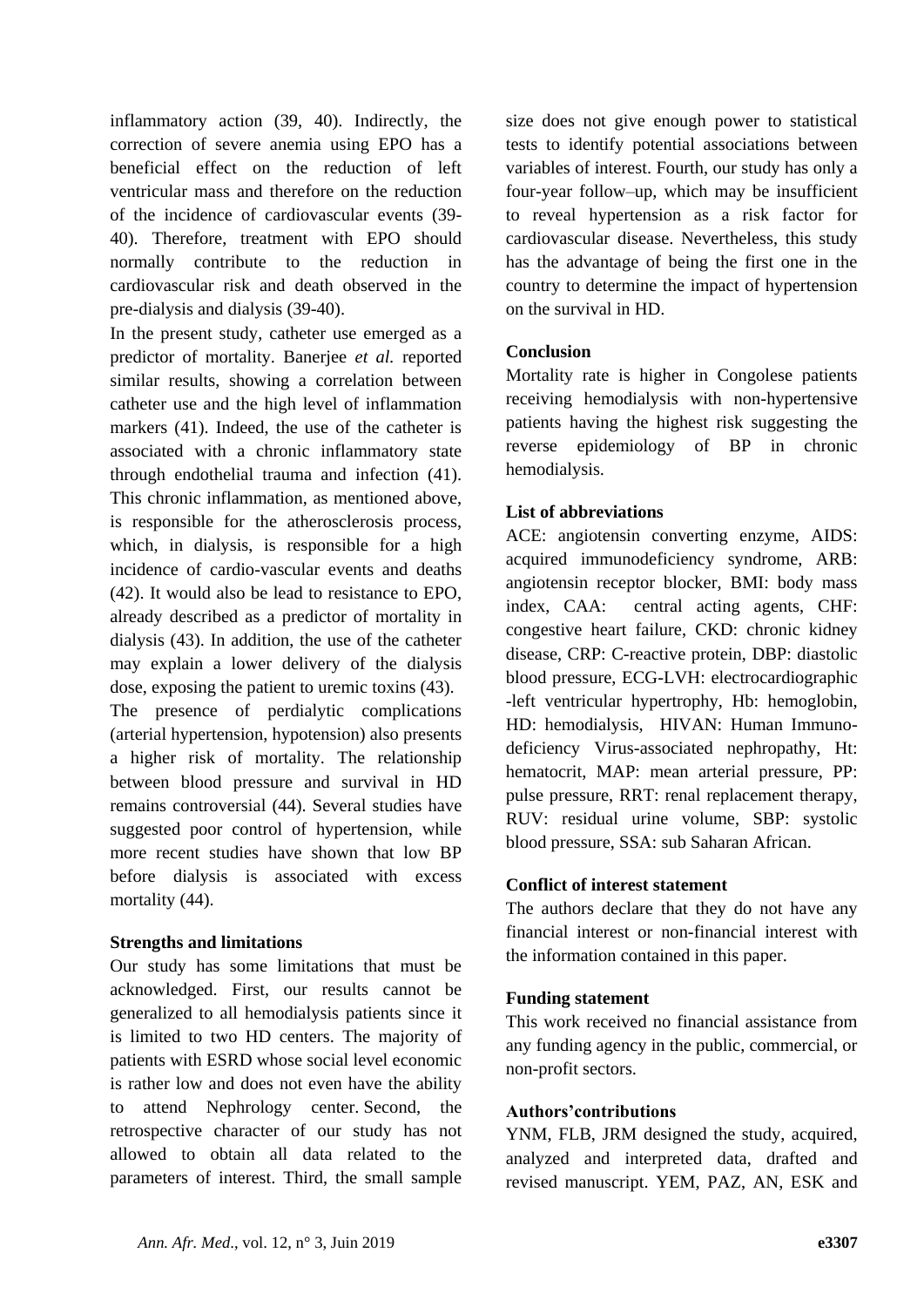NNM analyzed, interpreted data and revised the manuscript. All authors read and approved the final version.

### **Acknowledgements**

The authors gratefully thank the staff of Ngaliema Medical Center's Hospital and General Hospital of Kinshasa for allowing the conduct of the study.

### **References**

- 1. Agarwal R, Lewis RR. Prediction of Hypertension in Chronic Hemodialysis Patient. *Kidney int* 2001; **60**: 1982-1989.
- 2. Nurmohamedd SA, Nubé MJ. Paradoxical Observations in Hemodialysis. *Neth J Med* 2005; **63** (10):376-381.
- 3. Kalantar-Zadeh K, Block G, Humphreys MH, Kopple JD. Reverse Epidemiology of Cardiovascular Risk Factors in Maintenance Dialysis Patients. *Kidney* Int 2003; **63**:793-808.
- 4. Kalantar-Zadeh K, Kilpatrick RD, McAllister CJ, Greenland S, Kopple JD. Reverse Epidemiology of Hypertension and Cardiovascular Death in The Hemodialysis Population. The 58th Annual Fall Conference and Scientific Sessions. *Hypertension* 2005; **45** [part 2]:811-817.
- 5. Chu M, Austin PC, Manuel DG, Tu JV. Comparison of Cardiovascular Risk Profiles among Ethnic Group Using Population Health Survey Between 1996 and 2007. *CMAJ* 2010; **182** (8): E301-E310.
- 6. Mbuyamba-Kabangu JR, Biswika RT, Thijs L, Tshimanga GM, Disashi T, Kayembe PK *et al*. In-Hospital Mortality Among Black Patients Admitted for Hypertension-Related Disorders in Mbuji Mayi, Congo. *Am J Hypertens* 2009;**22** (6):643-648.
- 7. Mokoli VM, Bukabau JB, Izeidi IP, Luse JL, Mukendi SK, Mashinda DK *et al*. Residual Diuresis and Clinical and Biological Profile at The Initiation of Hemodialysis in Kinshasa, Democratic Republic of Congo. Ann Afr Med 2016, 9 (4):2377-2385.
- 8. The Seventh Report of The Joint National Committee (JNC) on Prevention, Detection, Evaluation and Treatment of High Blood Pressure (HBP). *JAMA* 2003; **289**: 2560-2572.
- 9. Assimon MM, Flythe JE. Intradialytic Blood Pressure Abnormalities: The Highs, The Lows and All That Lies Between. *Am J Nephrol* 2015; **42**: 337-350.
- 10. American Diabetes Association. Position Statement, Diagnosis and Classification of DiabetesMellitus. *Diabetes Care* 2008; **31** (Suppl 1): S55-60.
- 11. World Health Organization. Obesity: Preventing and Managing The Global Epidemia. *World health organ Tech Rep Ser*. 2000**; 894** (i-xii):1-253.
- 12. Menon V, Greene T, Wang X, Pereira AA, Marcovina SM, Beck GJ *et al*. C-reactive Protein and Albumin as A Predictors of All Cause and Cardiovascular Mortality in Chronic Kidney Disease. *Kidney int* 2005; **68** (2):66-72.
- 13. Lepira FB, Mpembe CMB, Mbutiwi FIN, Makulo JR, Kayembe PK, Kajingulu FM *et al*. Comparison of the Performance of three commonly used Electrocardiographic Indexes For the Diagnosis of Left Ventricular Hypertrophy in Black Hypertensive Patients With Reduced Kidney Function Managed at a Tertiary Healthcare Hospital: A post-hoc Analysis. *WJCD* 2017; **7**:105- 118.
- 14. Ponikowski P, Voors AA, Anker SD, Bueno H, Cleland JGF, Coats AJS *et al*. 2016 ESC Guidelines for The Diagnosis and Treatment of Acute and Chronic Heart Failure. The Task Force for The Diagnosis and Treatment of Acute and Chronic Heart Failure of The European Society of Cardiology. *Eur Heart J* 2016; **37**:2129-2200.
- 15. Eghan BA, Amoako-Atta K, Kankam CA, Nsiah-Asare A. Survival pattern of hemodialysis patients in Kumasi, Ghana: a summary of forty patients initiated on hemodialysis at a new hemodialysis unit. *Hemodial Int.* 2009;**13** (4):467–471.
- 16. Shibiru T, Gudina EK, Habte B, Derbew A, Agonafer T. Survival patterns of patients on maintenance hemodialysis for end stage renal disease in Ethiopia: summary of 91 cases. *BMC Nephrol.* 2013;**14**:127.
- 17. Halle MP, Ashuntantang G, Kaze FF, Takongue C, Kengne AP. Fatal Outcomes Among Patients on Maintenance Haemodialysis in Sub-Saharan Africa: a 10-year audit from the Douala General Hospital in Cameroon. *BMC Nephrol.* 2016;**17:**165.
- 18. Pippias M, Stel VS, Abad Diez JM, Afentakis N, Herrero-Calvo JA, Arias M, *et al*. Renal replacement therapy in Europe: a summary of the 2012 ERA-EDTA Registry Annual Report. *Clin Kidney J.* 2015;**8** (3):248–261.
- 19. Collins AJ, Foley RN, Gilbertson DT, Chen SC. United States Renal Data System public health surveillance of chronic kidney disease and endstage renal disease. *Kidney Int Suppl*. 2015;**5** (1):2– 7.
- 20. Yamagata K, Nakai S, Iseki K, Tsubakihara Y. Late dialysis start did not affect long-term outcome in Japanese dialysis patients: long-term prognosis from Japanese Society for [corrected] Dialysis Therapy Registry. *TherApher Dial.* 2012;**16**  $(2):111-120.$
- 21. Chen HS, Cheng CT, Hou CC, Liou HH, Lim PS. Survival and other clinical outcomes of maintenance hemodialysis patients in Taiwan: a 5 year multicenter follow-up study. Hemodialysis international International Symposium on Home Hemodialysis. 2014;**18** (4):799–808.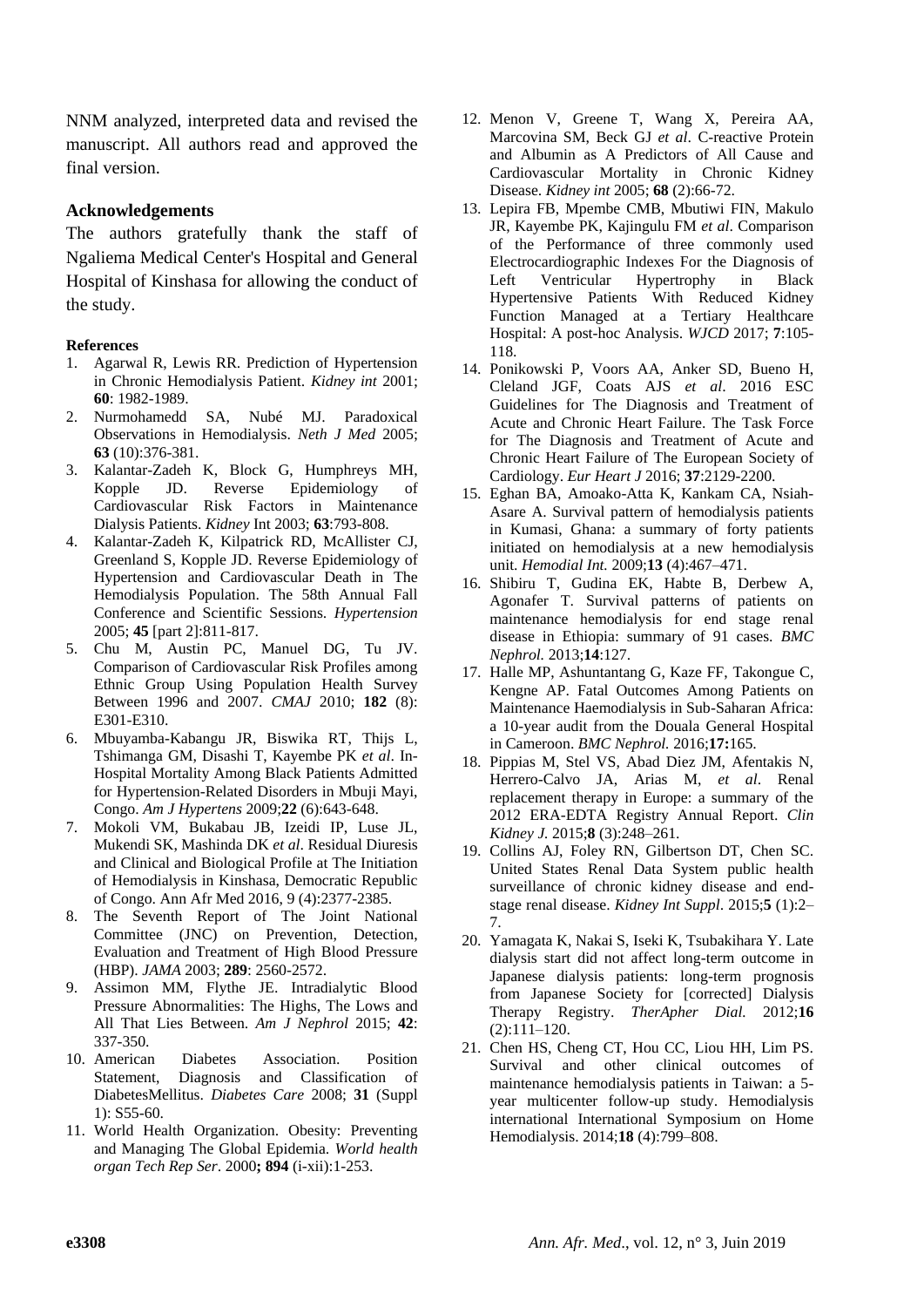- 22. KDOQI. Clinical Practice Guideline for Hemodialysis Adequacy: 2015 update. *Am J Kidney Dis* 2015; **66** (5):884-930.
- 23. Susantitaphong P, Ioanniskoulouridis I, Balk EM, Madias NE, JaberBL. Effect of Frequent or Extended Hemodialysis on Cardiovascular Parameters: A Meta-analysis. *Am J Kidney Dis.* 2012; **59** (5):689–699.
- 24. Kopple JD. The phenomenon of altered risk factor patterns or reverse epidemiology in persons with advanced chronic kidney failure. *Am J ClinNutr* 2005; **81**: 1257-1266.
- 25. Sumida K, Molnar MZ, Potukuchi PK, Thomas F, Lu JL, Ravel VA, *et al*. Blood Pressure Before Initiation of Maintenance Dialysis and Subsequent Mortality. *Am J Kidney Dis.* 2017 Aug;**70** (2):207- 217.
- 26. Georgianos PI, Agarwal R. Blood Pressure and Mortality in Long-Term Hemodialysis – Time to Move Forward. *Am J Hypertens* 2017;**30** (3):211- 222.
- 27. Sarafidis PA, Persu A, Agarwal R, Burnier M, de Leeuw P, Ferro CJ, *et al*. Hypertension in Dialysis: a Consensus Document by European Renal and Cardiovascular Medicine (EURECA) Working Group of the European Renal Association-European Dialysis and Transplantation Association (ERA-EDTA) and the Hypertension and the Kidney Working Group of the European Society of hypertension (ESC). *Nephrol Dial Transplant* 2017; **32**: 620-640.
- 28. Hannedouche T, Roth Hubert, Krummel T, London GM, Jean G, Bouchet JL, *et al.* Multiphasic Effects of Blood Pressure on Survival in Hemodialysis Patients. *Kidney Int* 2016; **90**:674-684.
- 29. Borsboom H, Smans L, Cramer MJ, Kelder JC, Koistra MP, Vos PF*, et al*. Long-term Blood Pressure Monitoring and Echocardiographic Findings in Patients with End-stage Renal Disease: Reverse Epidemiology Explained? *Neth J Med 2005*;**63** (10):399-406.
- 30. Losito A, Vecchio LD, Rosso GD, Malandra R. Blood Pressure and Cardiovascular Mortality in Dialysis Patient with Left Ventricular Systolic Dysfunction. *Am J Hypertens* 2014; **27** (3):401- 408.
- 31. Iseki K, Miyasato F, Tokuyama K, Nishime K, Uehara H, Shiohira Y *et al*. Low Diastolic Blood Pressure, Hypoalbuminemia and Risk of Death in a Cohort of Chronic Haemodialysis Patients. *Kidney Int* 1997;*51*: 1212-1217.
- 32. Chou Y-H, Tsai T-J. Autonomic Dysfunction in Chronic Kidney Disease : An old problem in a new era. *J Formos Med Assoc* 2016; **115**: 687-688.
- 33. Mazzuchi N, Carbonell E, Fernandez-Cean J. Importance of Blood Pressure Control in Hemodialysis Patient Survival. *Kidney Int* 2000 ;**58** :2147-2154.
- 34. Stidley CA, Hunt WC, Tentori F, Schmidt D, Rohrscheib M, Paine S, *et al*. Changing Relationship of Blood Pressure with Mortality Overtime Among Hemodialysis Patients. *J Am SocNephrol* 2006; **17:**513-520.
- 35. Salem MM. Hypertension in TheHaemodialysis Population: Any Relationship to 2-Years Survival? *Nephrol Dial Transplant* 1999; **14**: 125-128.
- 36. Agarwal Rajiv. Hypertension and Survival in Chronic Hemodialysis Patients-past Lessons and Futures Opportunities. *Kidney Int* 2005; **67**:1-13.
- 37. Barsoum RS, Khalil SS, Arogundade FA. Fifty years of Dialysis in Africa: Challenges and Progress. *Am J Kidney Dis.* 2015;**65** (3):502-512.
- 38. Bae MN, Kim SH, Kim Yo, Jin DC, Song HL, Choi EJ, *et al*. Association of erythropoietin-stimulating agent responsiveness with mortality in haemodialysis and peritoneal dialysis patients. *PLos ONE* 2015; **10** (11): e0143348.
- 39. You SJ, Cho B, Moon C, Yu SW, Moon C. Neuroprotective effects of EPO-derived peptide in PC cells under oxidative stress. *CNS Neurol Disord Drug Targets* 2016; **15** (8): 927-934.
- 40. Lipsic E, Schoemaker RG, van der Meer P, Voors AA, van Veldhuisen DJ, van Gilst WH. Protective effects of erythropoietin in cardiac ischemia: from bench to bedside. J Am Coll Cardiol. 2006; **48:**2161–2167.
- 41. Banerjee T, Kim Sj, Astor B, Shafi T, Coresh J, Powe NR. Vascular access type, inflammatory markers, and mortality in incident haemodialysis patients: the choices for healthy outcomes in caring for end-satge renal disease (CHOICE) study. *Am J Kidney Dis* 2014;**64** (6):954-961.
- 42. Cherian L, Conners J, Cutting S, Lee VH, Song S. Periprocedural risk of stroke is elevated in patients with end-stage renal disease on hemodialysis. *Cerebrovasc Dis Extra* 2015; **5**:91-94.
- 43. Jofré R, Rodriguez SP, Lopez-gomez JM, Perezgarcia R. Inflammatory syndrome in patients on hemodialysis. *J Am SocNephrol* 2006;**17**: S274- S280.
- 44. Shoji T, Tsubakihara Y, Fujii M, Imai E. Hemodialysis-associated hypotension as an independent risk factor for two-year mortality in hemodialysis patients. *Kidney Int* 2004;**66**: 1212- 1220.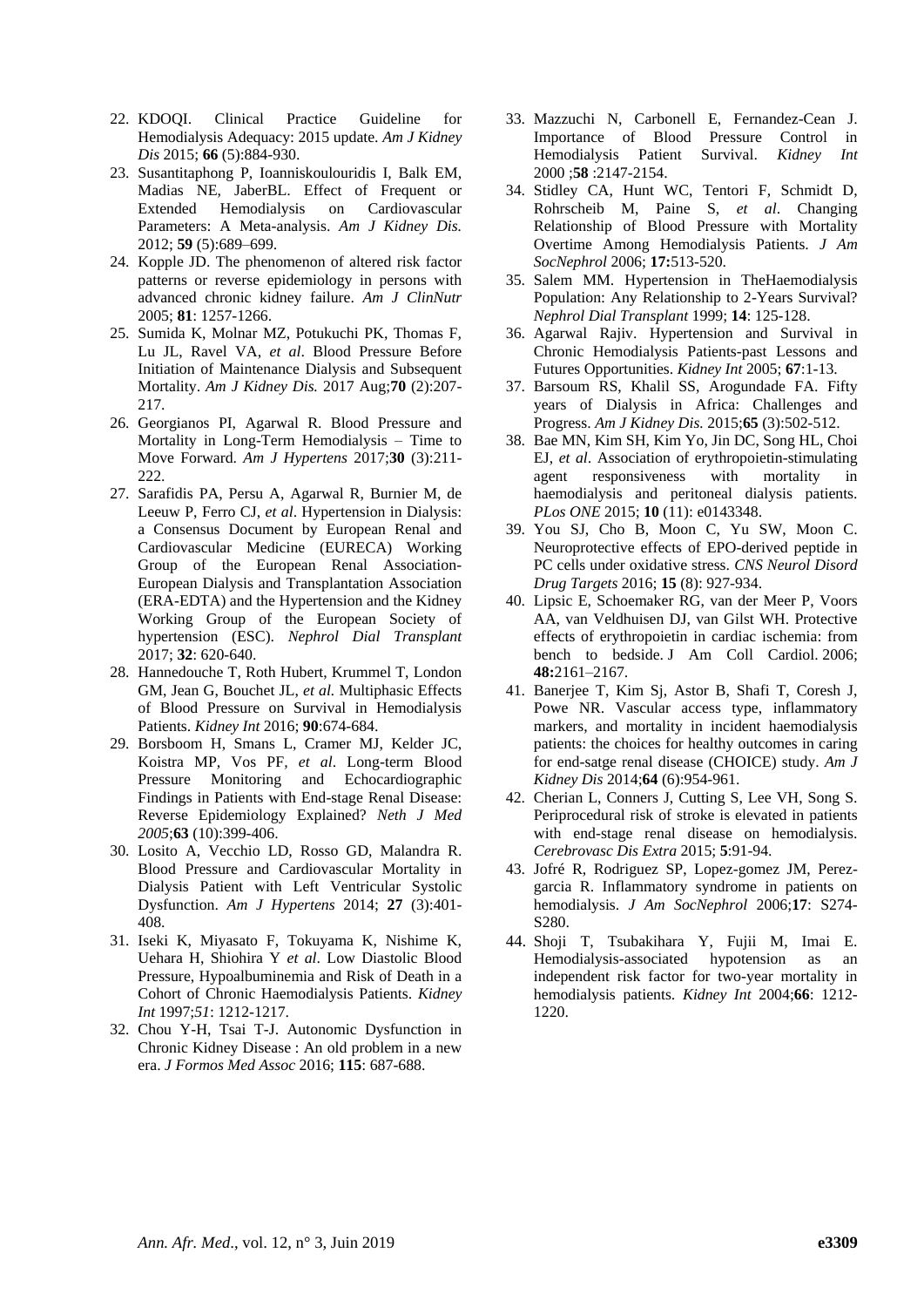**Table 1: Clinical and biological characteristics of deceased and survivors patients**

| Variables                        | ${\bf N}$ | All Group        | deceased         | survivor         | $\, {\bf p}$ |
|----------------------------------|-----------|------------------|------------------|------------------|--------------|
|                                  |           | $(N=191)$        | $n = 85$         | $n=106$          |              |
| Demographics                     |           |                  |                  |                  |              |
| Age, (years),                    | 191       | $52.3 \pm 12.3$  | $52.7 \pm 13.1$  | $52.0 \pm 11.7$  | 0.732        |
| Age $\geq$ 55 years, n(%)        | 191       | 95(47.3)         | 44(51.8)         | 51(48.1)         | 0.361        |
| Male, $n\%$ )                    | 191       | 129(63.3)        | 55(64.7)         | 74(69.8)         | 0.278        |
| HD duration (months)             | 190       | $8.5 \pm 2.4$    | $5.5 \pm 1.5$    | $11.0+9.8$       | < 0.000      |
| BMI $(Kg/m^2)$                   | 112       | $24.7 + 4.7$     | $24.4 + 4.1$     | $24.8 + 5.1$     | 0.663        |
| RUV<250 ml, n(%)                 | 190       | 51(26.7)         | 44(51.8)         | 7(6.6)           | < 0.001      |
| Primary renaldisease, n (%)      | 191       |                  |                  |                  |              |
| Diabetic nephropathy             |           | 64(33.5)         | 28(32.9)         | 36(34.0)         | 0.503        |
| Glomerulonephritis               |           | 54(28.2)         | 25(29.4)         | 29(27.4)         | 0.439        |
| <b>HIVAN</b>                     |           | 9(4.7)           | 4(4.7)           | 5(4.7)           | 0.636        |
| Hypertensive nephropathy         |           | 48(25.1)         | 19(22.4)         | 29(27.4)         | 0.267        |
| Antihypertensive drug, n(%)      | 191       |                  |                  |                  |              |
| Diuretics                        |           | 106(55.5)        | 33(38.8)         | 73(68.9)         | < 0.001      |
| <b>ACE</b> inhibitors            |           | 104(54.4)        | 30(35.3)         | 74(69.8)         | < 0.001      |
| <b>ARB</b>                       |           | 23(12.0)         | 7(8.2)           | 16(15.1)         | 0.110        |
| Calcium channel blockers         |           | 122(63.8)        | 52(61.2)         | 70(66.0)         | 0.293        |
| <b>CAA</b>                       |           | 44(23.0)         | 18(21.2)         | 26(24.5)         | 0.356        |
| Beta blockers                    |           | 30(15.7)         | 9(10.6)          | 21(19.8)         | 0.060        |
| Hypertensive, $n$ <sup>(%)</sup> | 191       | 163(85.3)        | 67(78.8)         | 96(90.6)         | 0.019        |
| SBP, mmHg                        | 191       | $155.7 \pm 27.6$ | $154.8 \pm 25.4$ | $156,5 \pm 29.4$ | 0.654        |
| DBP, mmHg                        | 191       | $86.4 \pm 18.9$  | $87.1 \pm 17.4$  | $85,8{\pm}20.0$  | 0.652        |
| MAP, mmHg                        | 191       | $109.5 \pm 19.8$ | $109.6 \pm 18.3$ | $109,4{\pm}20.9$ | 0.938        |
| PP, mmHg                         | 191       | $69.6 \pm 21.1$  | $67.5 \pm 18.6$  | $71,4 \pm 22.9$  | 0.207        |
| Diabetics, $n\%$ )               | 191       | 79(41.3)         | 34(40.0)         | 45(42.5)         | 0.423        |
| LVH, $n\%$ )                     | 191       | 78(40.8)         | 37(48.1)         | 41(41.0)         | 0.216        |
| Comorbidities, n(%)              | 191       | 96(50.2)         | 49(57.6)         | 47(44.3)         | 0.0046       |
| CHF, $n$ (%)                     | 191       | 68(35.6)         | 35(41.2)         | 33(31.1)         | 0.099        |
| History of cancer, $n$ (%)       | 191       | 12(6.3)          | 6(7.1)           | 6(5.7)           | 0.458        |
| AIDS, $n\frac{6}{6}$             | 191       | 11(5.7)          | 4(4.7)           | 7(6.6)           | 0.407        |
| Malnutrition, n(%)               | 191       | 60(31.4)         | 38(64.4)         | 22(32.4)         | < 0.001      |
| Laboratory variables             |           |                  |                  |                  |              |
| $CRP > 3, n(\%)$                 | 191       | 51(26.7%)        | 16(100.0)        | 35(72.9)         | 0.015        |
| Serum calcium (mEq/l)            | 154       | $4.3 \pm 0.7$    | $4.3 \pm 0.7$    | $4.4 \pm 0.6$    | 0.020        |
| Serum phosphate (mg/dl)          | 66        | $5.0 + 2.2$      | $5.7 \pm 2.3$    | $4.8 + 2.2$      | 0.178        |
| Cholesterol (mg/dl)              | 102       | $186.4 \pm 62.9$ | $188.5 \pm 70.2$ | $185.5 \pm 60.2$ | 0.832        |
| Serum albumin (g/l)              | 128       | $37.6 \pm 8.2$   | $35.2 \pm 8.6$   | $39.6 \pm 7.3$   | 0.002        |
| $Hb$ (g/dl)                      | 190       | $8.2 \pm 1.9$    | $7.4 \pm 1.8$    | $8.7 \pm 1.9$    | < 0.000      |
| $Ht$ $(\frac{9}{6})$             | 189       | $24.8 \pm 6.0$   | $22.9 + 5.9$     | $26.3 \pm 5.7$   | < 0.000      |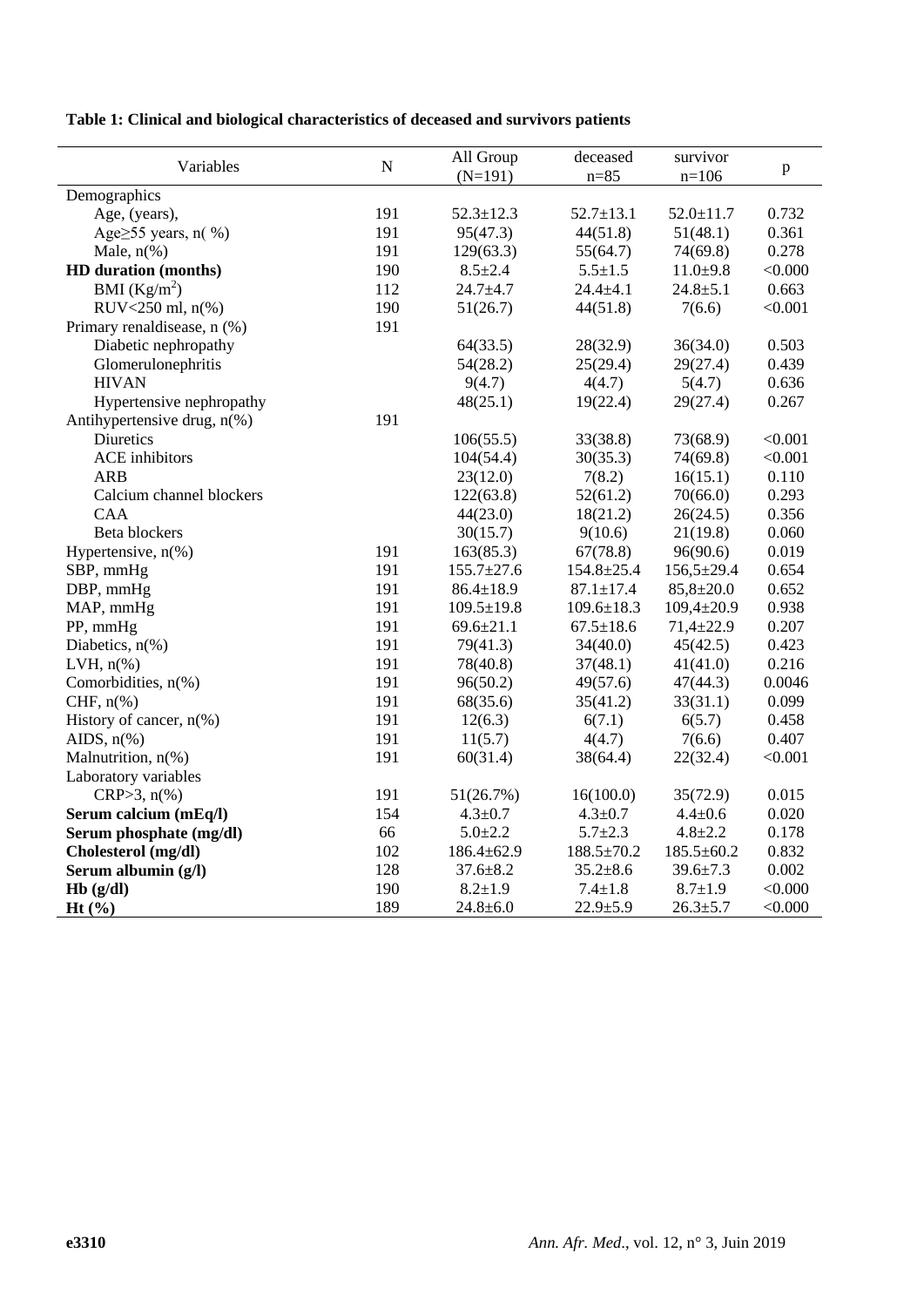| Variables                                      | N          | All Group<br>$(N=191)$    | deceased<br>$n = 85$      | survivor<br>$n=106$   | p              |
|------------------------------------------------|------------|---------------------------|---------------------------|-----------------------|----------------|
| Vascular access, $n(\%)$                       | 191        |                           |                           |                       | < 0.001        |
| Catheter<br><b>AVF</b>                         |            | 166(86,9)<br>25(13,1)     | 83(97,6)<br>2(2,4)        | 83(78,3)<br>23(21,7)  |                |
| Intradialytic hypotension                      | 191        | 66(36,9)                  | 38(44,7)                  | 28(26,4)              | 0,006          |
| Intradialytic hypertension                     | 191        | 113(63,1)                 | 64(75,3)                  | 49(46,2)              | < 0.001        |
| Kt/Vurea<br>Catheter infection, $n\frac{6}{6}$ | 115<br>191 | $1,3{\pm}0,2$<br>80(41,8) | $1,3{\pm}0,2$<br>45(52,9) | $1,3+0,1$<br>35(33,0) | 0,435<br>0,004 |

**Table 2: Hemodialysis characteristics of deceased and survivor patients**

Data are expressed as mean  $\pm$  standard, absolute (n) and relative frequency (in percent) Abbreviations: AVF: artério-venous fistula, KT/V: clearance of urea ml/min based on the volume of distribution, HD: hemodialysis

|  |  |  |  |  | Table 3: General characteristics of chronic hemodialysis patients according to hypertension status |  |
|--|--|--|--|--|----------------------------------------------------------------------------------------------------|--|
|  |  |  |  |  |                                                                                                    |  |

| Variables                        | N   | All group $(N=191)$ | NHT $(N=28)$     | $HT(N=163)$      | p     |
|----------------------------------|-----|---------------------|------------------|------------------|-------|
| Age (années)                     | 191 | $52,3 \pm 12,3$     | $48,6 \pm 16,2$  | $52,9 \pm 11,5$  | 0,083 |
| Male, $n\%$ )                    | 191 | 129(63,3)           | 21(75,0)         | 108(66,3)        | 0,247 |
| BMI (Kg/m2), $n=112$             | 112 | $24,7+4,7$          | $22,5+4,0$       | $24,9+4,7$       | 0,059 |
| RUV <250 ml, $n$ (%)             | 191 | 51(26,7)            | 11(39,3)         | 40(24,5)         | 0,084 |
| HD duration (months)             | 190 | $8,5{\pm}2,4$       | $4,8 \pm 1,1$    | $9,2{\pm}2,7$    | 0,013 |
| CHF, $n\%$ )                     | 191 | 68(35,6)            | 7(25,0)          | 61(37,4)         | 0,145 |
| History of Cancer, $n$ (%)       | 191 | 12(6,3)             | 6(21,4)          | 6(3,7)           | 0,003 |
| Malnutrition, $n$ <sup>(%)</sup> | 191 | 60(31,4)            | 14(63,6)         | 46(43,8)         | 0,072 |
| LVH, $n\%$ )                     | 191 | 78(40,8)            | 9(34,6)          | 69(45,7)         | 0,022 |
| AIDS, $n\frac{6}{6}$             | 191 | 11(5,7)             | 3(10,7)          | 8(4,9)           | 0,207 |
| Kt/Vurea                         | 115 | $1,3+0,2$           | $1,3\pm0,2$      | $1,3\pm0,2$      | 0,370 |
| $CRP > 3$ (mg/dl), n $(\%)$      | 191 | 51(79,7)            | 4(100,0)         | 47(78,3)         | 0,393 |
| Serum calcemia (mEq/l)           | 154 | $4,3 \pm 0.7$       | $4,3 \pm 0,7$    | $4,3 \pm 0.7$    | 0,974 |
| Serum phosphate (mg/dl)          | 66  | $5,0{\pm}2,2$       | $5,6{\pm}1,9$    | $4,9{\pm}2,3$    | 0,382 |
| Serum cholesterol(mg/dl)         | 102 | $186,4 \pm 62,9$    | $152,5 \pm 34,5$ | $190,1 \pm 64,3$ | 0,636 |
| Serum albumine (g/l)             | 128 | $37,6 \pm 8,2$      | $36,8{\pm}5,6$   | $37,7 \pm 8,7$   | 0,614 |
| Hb(g/dl)                         | 190 | $8,2{\pm}1,9$       | $7,1{\pm}1,5$    | $8,3{\pm}2,0$    | 0,001 |
| $Ht$ $(\%)$                      | 189 | $24,8 \pm 6,0$      | $21,7+4,2$       | $25,4 \pm 6,1$   | 0,002 |
| Vascular access, $n(\%)$         | 191 |                     |                  |                  | 0,134 |
| <b>AVF</b>                       | 191 | 25(13,1)            | 6(21,4)          | 19(11,7)         |       |
| Catheter                         | 191 | 166(86,9)           | 22(78,6)         | 144(88,3)        |       |
| Intradialytic hypotension, n (%) | 191 | 66(34,5)            | 14(50,0)         | 52(31,9)         | 0,052 |

Data are expressed as mean  $\pm$  standard, absolute (n) and relative frequency (in percent) Abbreviations: HD: hemodialysis, RUV: residual urine volume, BMI: body mass index, HIVAN: Human Immunodeficiency Virusassociated nephropathy, ACE: angiotensin converting enzyme, ARB: angiotensin receptor blocker, CAA: central acting agents, SBP: systolic blood pressure, DBP: diastolic blood pressure, MAP: mean arterial pressure, PP: pulse pressure, ECG-LVH, electrocardiographic-left ventricular hypertrophy, CHF: congestive heart failure, AIDS: acquired immunodeficiency syndrome, CRP: C-reactive protein, Hb: hemoglobin, Ht: hematocrit, AVF: artério-venous fistula, KT/V: clearance of urea ml/min based on the volume of distribution